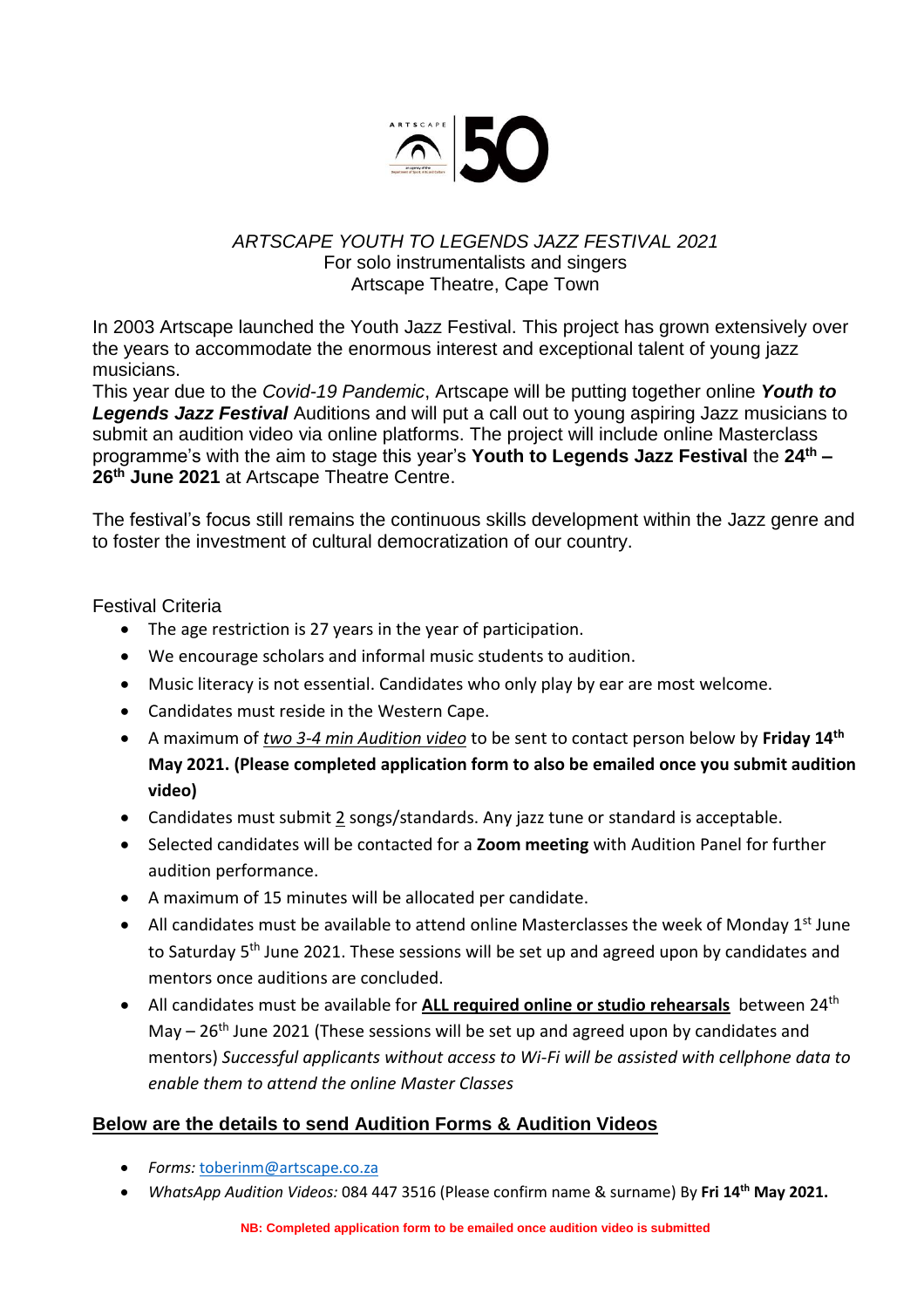# *ARTSCAPE YOUTH TO LEGENDS JAZZ FESTIVAL* For solo instrumentalists and singers

| First Name: 1988 Manual Communication of the Manual Communication of the Manual Communication of the Manual Communication of the Manual Communication of the Manual Communication of the Manual Communication of the Manual Co |                                                           |     |  |
|--------------------------------------------------------------------------------------------------------------------------------------------------------------------------------------------------------------------------------|-----------------------------------------------------------|-----|--|
|                                                                                                                                                                                                                                |                                                           |     |  |
| <u> 2000 - Andrea Andrewski, marski politik (d. 1888)</u>                                                                                                                                                                      |                                                           |     |  |
|                                                                                                                                                                                                                                |                                                           |     |  |
|                                                                                                                                                                                                                                |                                                           |     |  |
| Date of Birth: <u>contract and the contract of Birth:</u> contract and contract and contract of Birth:                                                                                                                         |                                                           |     |  |
|                                                                                                                                                                                                                                |                                                           |     |  |
|                                                                                                                                                                                                                                |                                                           |     |  |
| Email address / E-posadres:                                                                                                                                                                                                    | <u> 1980 - Andrea Brand, amerikansk politik (d. 1980)</u> |     |  |
|                                                                                                                                                                                                                                |                                                           |     |  |
|                                                                                                                                                                                                                                |                                                           |     |  |
| Instrument: The contract of the contract of the contract of the contract of the contract of the contract of the contract of the contract of the contract of the contract of the contract of the contract of the contract of th |                                                           |     |  |
| <b>Title of Song</b>                                                                                                                                                                                                           | Composer/Artist                                           | Key |  |
|                                                                                                                                                                                                                                |                                                           |     |  |